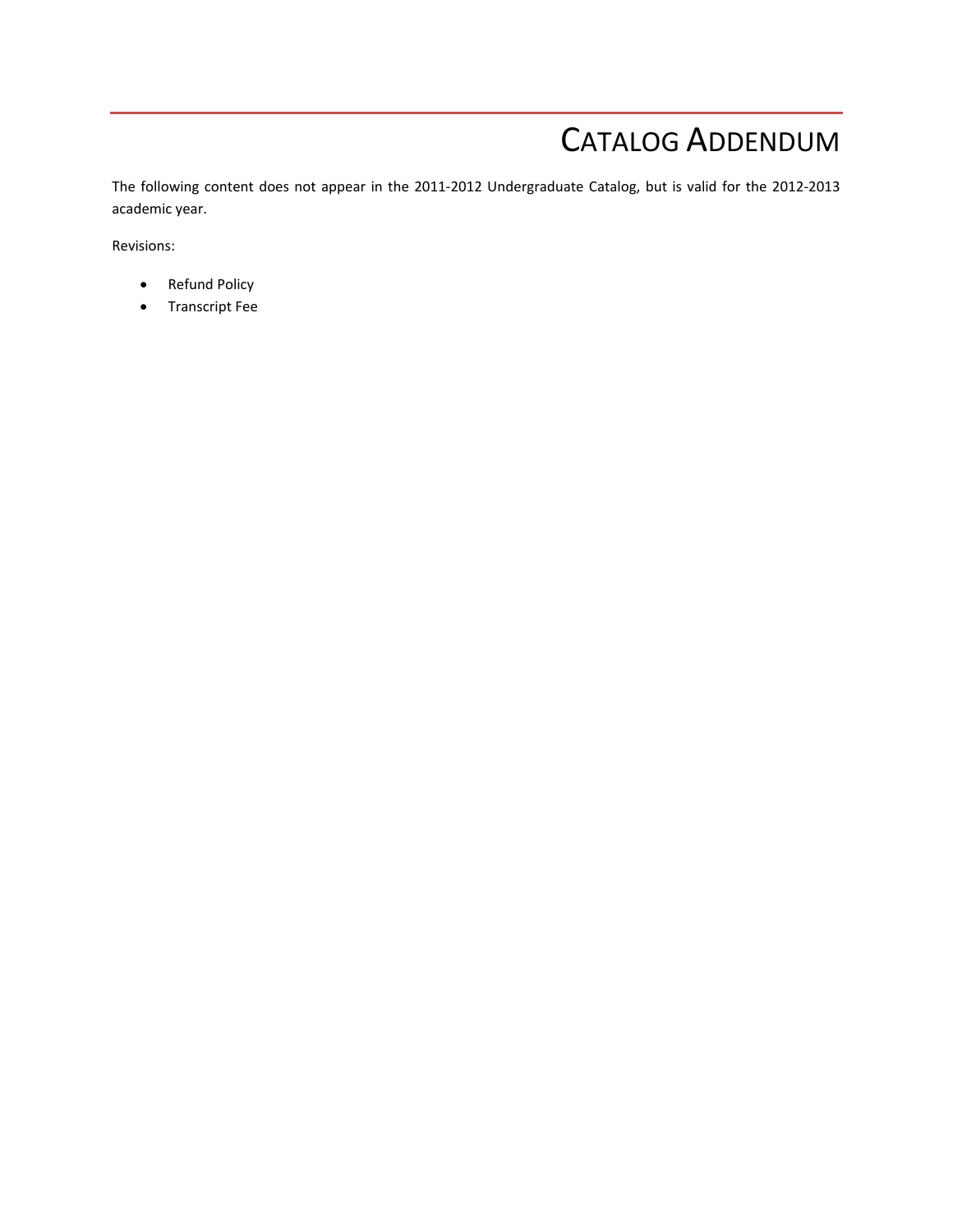### REFUND POLICY

The refund policy has been updated to the following information:

#### **REFUND POLICY**

#### SCHEDULE CHANGES

Students will receive a 100 percent refund of tuition for classes dropped no later than 5:00 p.m. Mountain Standard Time the first Friday after classes begin for the regular terms and the second day after classes begin for the shorter terms. Specific dates are published in the official academic calendar. There will be **NO REFUND** from withdrawal of classes after the first week. Refund deadlines differ for summer and special terms. Please contact the Business Office for this refund information.

#### DROPPED CLASSES

Students will receive a 100 percent refund of tuition for classes dropped no later than 5:00 p.m. Mountain Standard Time the first Friday after classes begin for the regular terms and the second day after classes begin for the shorter terms. Specific dates are published in the official academic calendar.

#### WITHDRAWAL FROM THE UNIVERSITY

Candidates may withdraw from courses based on the published dates in the Catalog. A candidate who enrolls in a class and does not attend (or stops attending), but does not officially withdraw, is assigned a Failing Grade (F) for that class.

Students completely withdrawing from the university on or before the last day of the first week of classes of any term less than 8 weeks in duration will receive a 50% refund of their tuition, fees, room and board. There will be NO REFUND from withdrawal of any charges after the last day of the first week of classes."

#### REPAYMENT DISTRIBUTION POLICY

The University will return the Student Financial Aid (SFA) portion of the repayment to programs in the following order:

- 1) Direct Stafford Loan
- 2) Direct PLUS
- 3) Federal Pell Grant
- 4) Federal Supplemental Educational Opportunity Grant
- 5) Other Title IV programs

Certain pro-rata refunds will be made to students attending University of the Southwest for the first time if he/she withdraw on or before the 60 percent point of the enrollment period. These refunds apply to students receiving federal student aid including Pell Grants, student loans, and supplemental educational opportunity grants.